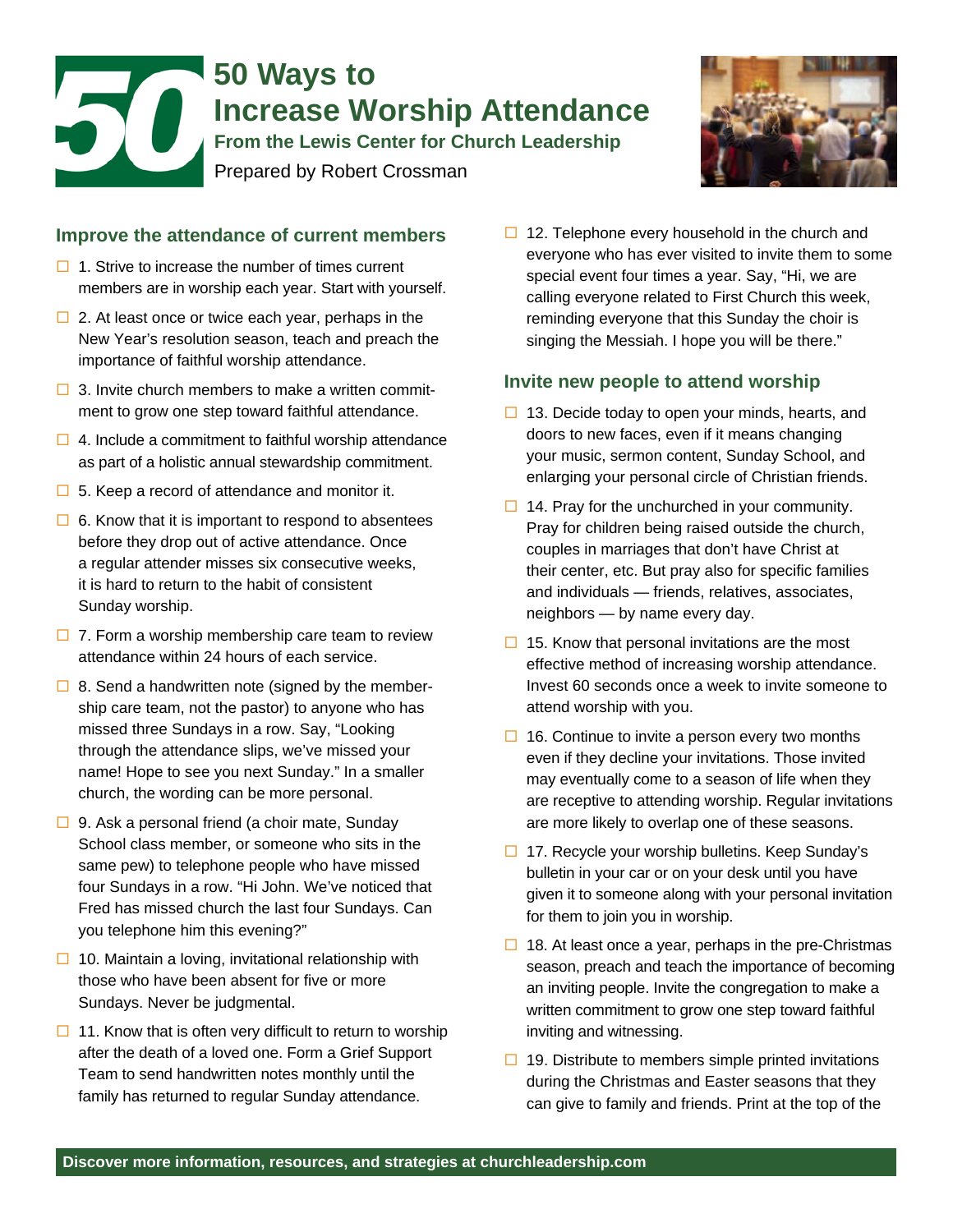card, "If you are not active in a church, worship with us this season."

- $\Box$  20. Have a "Bring a Friend Day" or "F.R.A.N." Day a church-wide effort to bring a Friend, Relative, Associate or Neighbor. Select a Sunday when something special is happening, such as homecoming, the start of Vacation Bible School, or Christmas Eve. And prepare as you would for company coming.
- $\Box$  21. Know that the people who are on the fringe of your church are your future, your prospect list, and your next potential generation of deeply devoted disciples. Avoid the tendency to denigrate or alienate those who are not yet fully committed disciples.
- $\Box$  22. Find ways continually to invite these "near the edges" of your church, especially those who already have a positive impression of the church, such as those who have come to the church for a wedding, a funeral, or to vote and those who already worship a couple of times a year. Do not drop them from the newsletter or membership list.
- $\Box$  23. Distribute door hangers in target neighborhoods near your church. It is more effective to cover the same 500 doors six times, than to do 3,000 doors one time.
- $\Box$  24. Send mass mailers to targeted postal routes near your church six to eight times a year. The back-toschool season, pre-Christmas, and pre-Easter times are logical for these mailing.
- $\Box$  25. Have a website. People use the internet and Google the same way previous generations used the Yellow Pages. The web presence can be very simple — a single page with a map, worship times, simple welcoming invitation, and contact information.

### **Make your church visible and attractive**

- $\Box$  26. Purchase permanent roadside directional signs to point the way to your building. If your building is not on the main highway, install a prominent sign on the highway.
- $\Box$  27. Purchase temporary yard signs to put out for a few days and then remove. They catch the eye and are relatively inexpensive. They should be very simple with little wording, such as: "Worship 10 a.m. Sunday. You're Invited." "Easter Sunday 11 a.m. You're Invited."
- $\Box$  28. Don't hide your cars. If there is parking in front of the building, use it. Cars in the parking lot lets the community know that something important is happening at your church.
- $\Box$  29. Make a good first impression through the appearance of your building and landscaping. A well cared for exterior lets guests know that you are expecting company.
- $\Box$  30. Clearly indicate the main entry to your building so that worship guests can find it easily.
- $\Box$  31. Reserve the best parking spaces for guests. The pastor, staff, and church officers should park on the edge of the parking lot, leaving the best spaces for others.
- $\Box$  32. Make the nursery the nicest room in the church to attract and keep families with young children. It should be clean and well equipped, in an easy-to-find location close to the worship space, and staffed with adults. As your church grows, you will need pagers, check in and check out procedures, and nursery staff wearing uniforms with a photo ID.
- $\Box$  33. Have clean, neat Sunday School rooms for children. The Sunday School program should be well-staffed and well-resourced.

# **Welcome worship guests warmly**

- $\Box$  34. Greet guests when they first arrive in the parking lot. Give a couple of people orange vests and have them wave and smile as cars pull in. On rainy days, they can escort people to the door under a church umbrella. If the lot is large, they can drive folks to the door in golf carts.
- $\Box$  35. Greet guests as they arrive at the door, saying "Good to see you. Glad you are here." Do not ask for their names as many guests are cautious and prefer anonymity. The larger the church, the more this is true.
- $\Box$  36. Clearly mark the rest rooms, nursery, and worship rooms. In a large building with a complicated layout, have greeters stand at the intersection of hallways ready to escort guests who are unsure about finding their way.
- $\Box$  37. Find a way to acknowledge and welcome guests in worship without singling them out or embarrassing